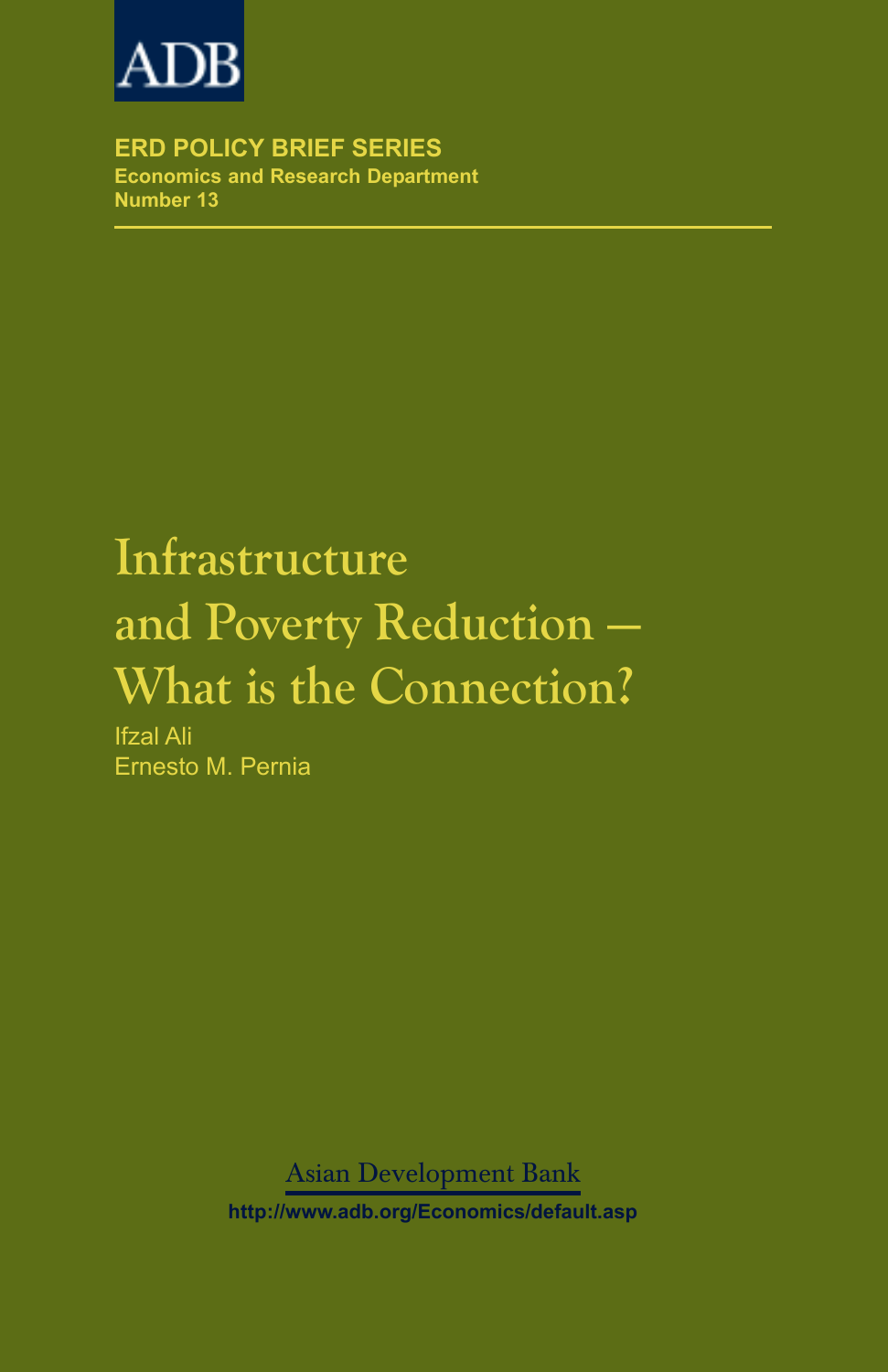Asian Development Bank P.O. Box 789 0980 Manila Philippines

2003 by Asian Development Bank January 2003 ISSN 1655-5260

The views expressed in this paper are those of the author(s) and do not necessarily reflect the views or policies of the Asian Development Bank.

The **ERD Policy Brief Series** is based on papers or notes prepared by ADB staff and their resource persons. The series is designed to provide concise nontechnical accounts of policy issues of topical interest to ADB management, Board of Directors, and staff. Though prepared primarily for internal readership within the ADB, the series may be accessed by interested external readers. Feedback is welcome via e-mail (policybriefs@adb.org).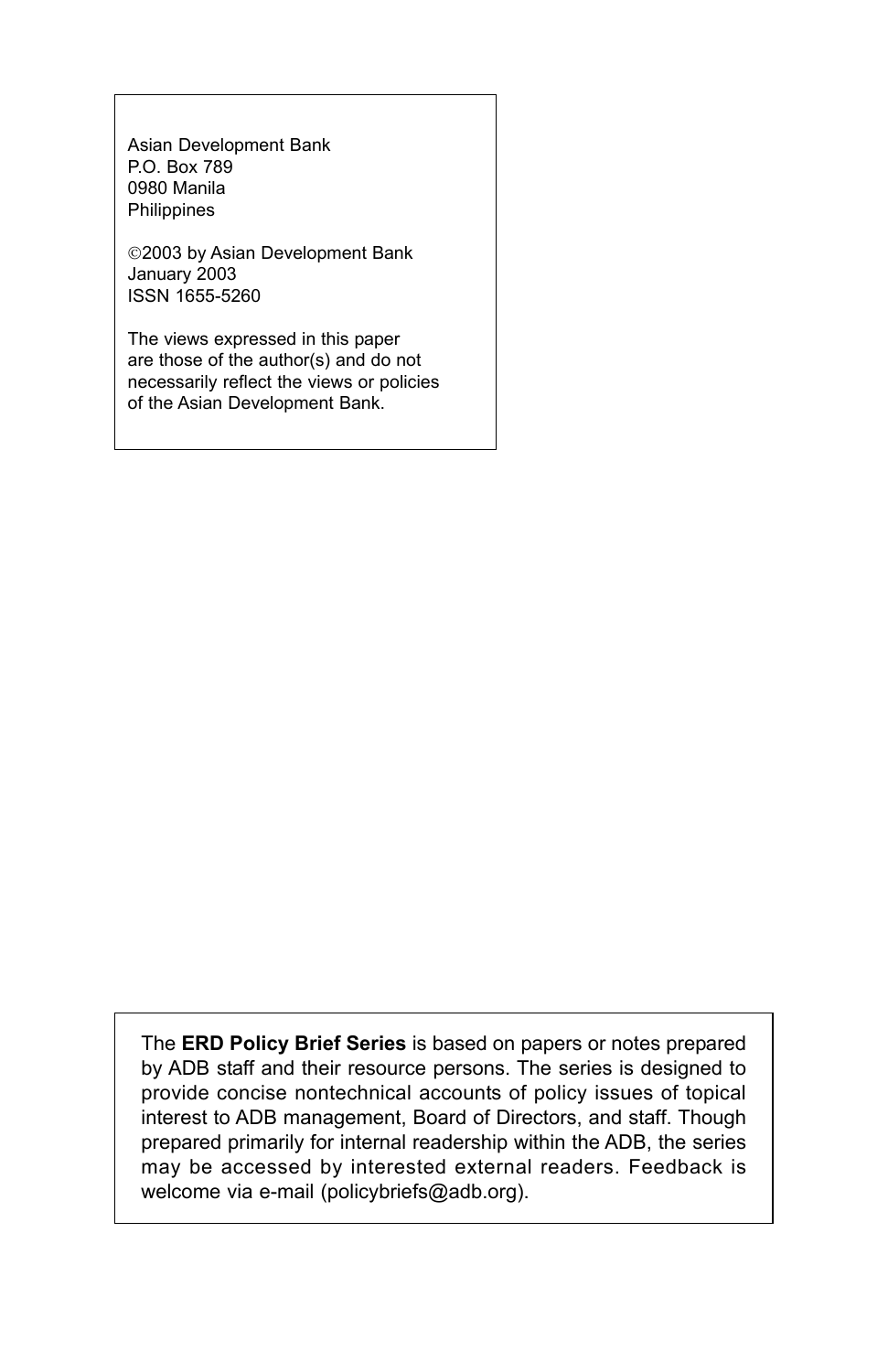**ERD POLICY BRIEF NO. 13**

## **Infrastructure and Poverty Reduction-What is the Connection?**

**Ifzal Ali Ernesto M. Pernia**

January 2003

Ifzal Ali is Chief Economist and Ernesto M. Pernia is Lead Economist, Economics and Research Department, Asian Development Bank. Useful comments were given by Peter Choynowski, Douglas Brooks, David Dole, Emma Fan, and Xianbin Yao. Able research assistance was provided by Gemma Estrada.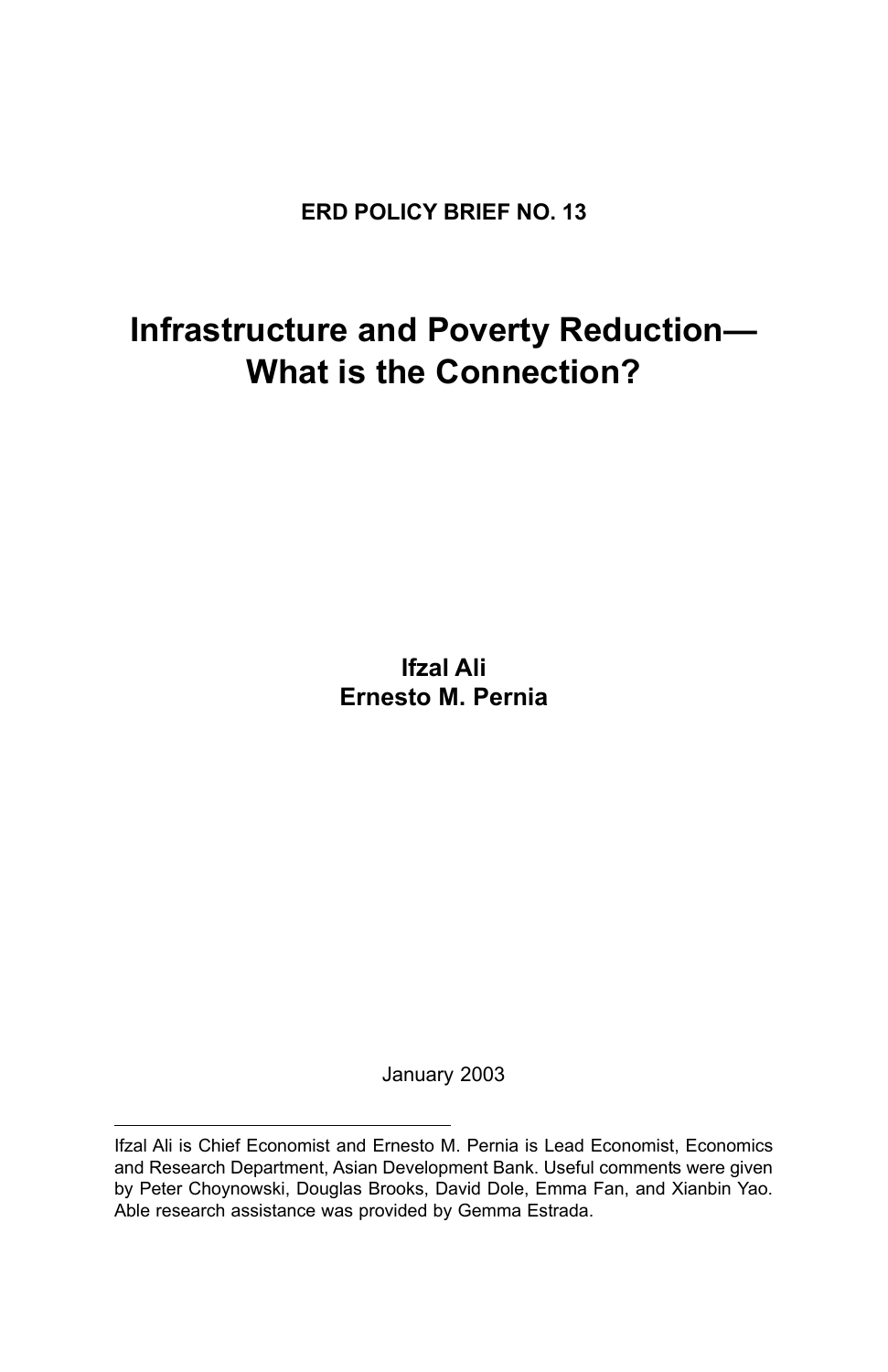**P**overty reduction requires economic growth which, when accompanied by sound macroeconomic management and good governance, results in sustainable and socially inclusive development (ADB 1999). Greater access of the poor to education and health services, water and sanitation, employment, credit, and markets for produce is needed. Moreover, the vulnerability of the poor to economic shocks and natural disasters must be reduced to enhance their well-being and encourage investment in human capital and in higher-risk and higher-return activities. Public policy reforms and investment in physical infrastructure will significantly contribute to the pursuit of socially inclusive development.

Two schools of thought emerged in the 1990s regarding physical infrastructure and poverty reduction. On one hand, great importance was attached to physical infrastructure in the poverty reduction efforts of developing countries; on the other hand, many in the international development community viewed assistance for infrastructure with considerable skepticism on three grounds (DFID 2002). First, though important for economic growth, infrastructure investment had little relevance to poverty reduction. Second, actual benefits from infrastructure were significantly less than anticipated. Third, weak governance and institutions gave way to corruption, distorted public investment choices, and neglected maintenance, thereby lowering infrastructure's contribution to economic growth and diverting benefits intended for the poor. Nevertheless, there is now wider recognition, including in the international donor community, that if governance and institutional frameworks are strengthened, the linkage between infrastructure and reduction of poverty can be become stronger.

Currently, almost 70% of infrastructure investment in developing countries is financed by governments or public utilities from their own resources or from nonconcessional borrowings, 3% from aid, and the balance from the private sector (DFID 2002). In a similar vein, ADB has invested (as of end 2000) a total of \$15.9 billion in its developing member countries' (DMCs) transport sectors, covering roads and road transport, ports and shipping, airports and civil aviation, and railways (ADB 2001). Of this amount, roads accounted for \$11.2 billion, or 13% of ADB's total loan portfolio.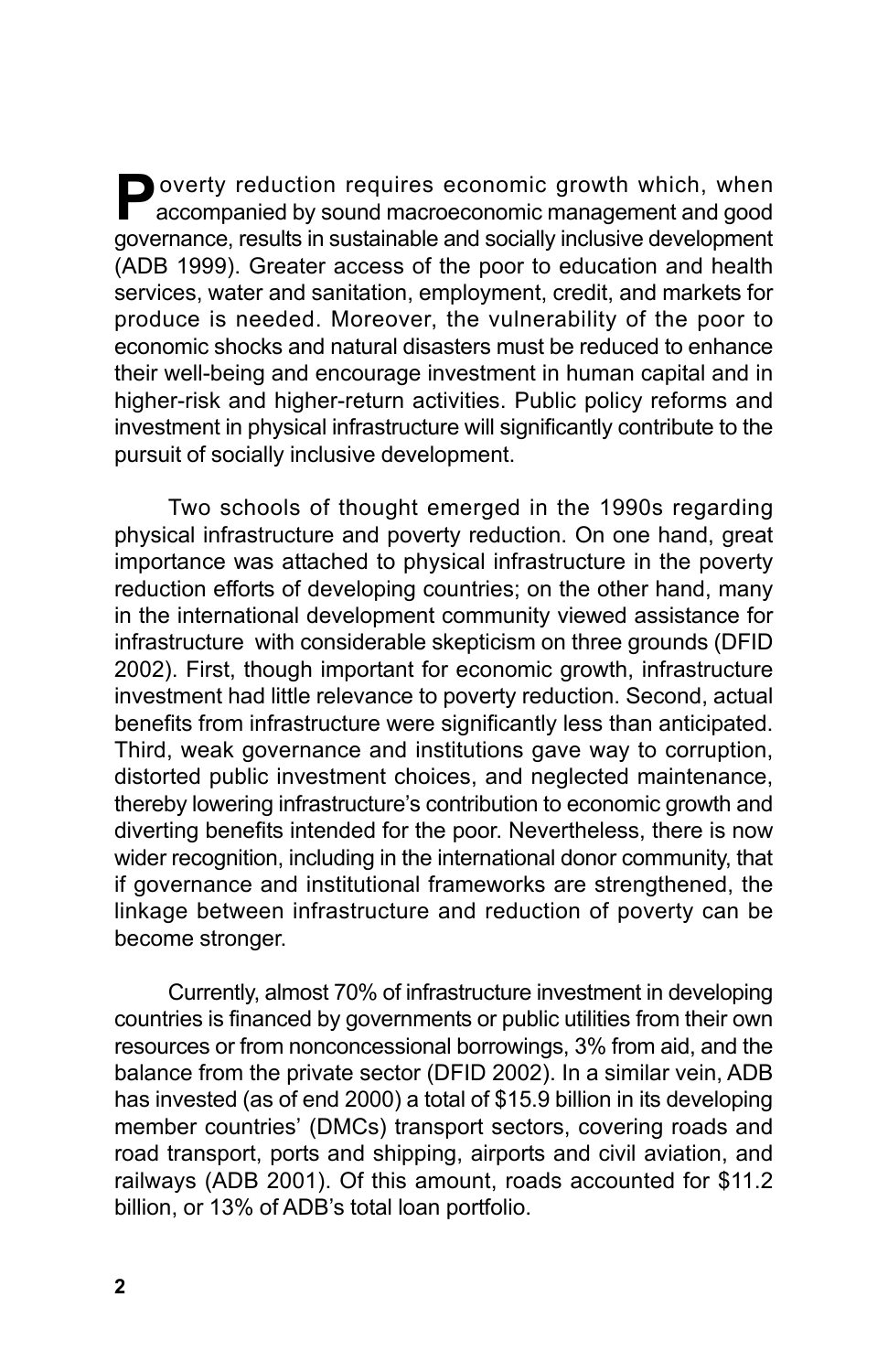Governments in many developing countries face severe budgetary constraints. Accordingly, it is important to assess the relative contributions of physical infrastructure investments to poverty reduction. This brief proposes an analytical framework and reviews recent literature and econometric results on the link between physical infrastructure and poverty reduction, with particular reference to the rural sector where the vast majority of the poor reside. The discussion focuses on three types of infrastructure-roads, irrigation, and electricity.

#### **Analytical Framework**

Typically, the incidence of rural poverty is inversely related to the size of landholdings, decreasing from landless to submarginal, marginal to small, then to large farmers. Hence, the sources of income vary among these groups, with the share of wage income being the highest among the landless, submarginal, and marginal farmers; and the share of crop income increasing progressively from submarginal to large farmers. Wage income depends on agricultural productivity and employment, as well as on nonagricultural employment and productivity. Crop income is largely determined by agricultural productivity. Agricultural and nonagricultural productivity contribute to economic growth, particularly in the rural sector. Landless laborers and submarginal farmers are net buyers of food while the other groups of farmers are net sellers of food. When agricultural prices rise, the former groups' real income drops while it increases for the latter. Implicitly, the terms of trade between agriculture and nonagriculture is also an important determinant of poverty incidence. In this simple analytical framework, the main determinants of rural poverty include agricultural productivity, nonagricultural employment, and nonagricultural productivity.

Figure 1 summarizes the links from infrastructure investments (areas of intervention) through these determinants (areas of influence) to the poor's wages and employment (direct channel), on the one hand, and rural economic growth (indirect channel) that influences the supply and prices of basic goods, on the other. The final links are to real income/consumption of the poor and, consequently, poverty reduction (area of concern). The various links can be illustrated with an example. For example, a road investment could result in an increase in agricultural productivity, nonfarm employment and productivity, directly raising the wages and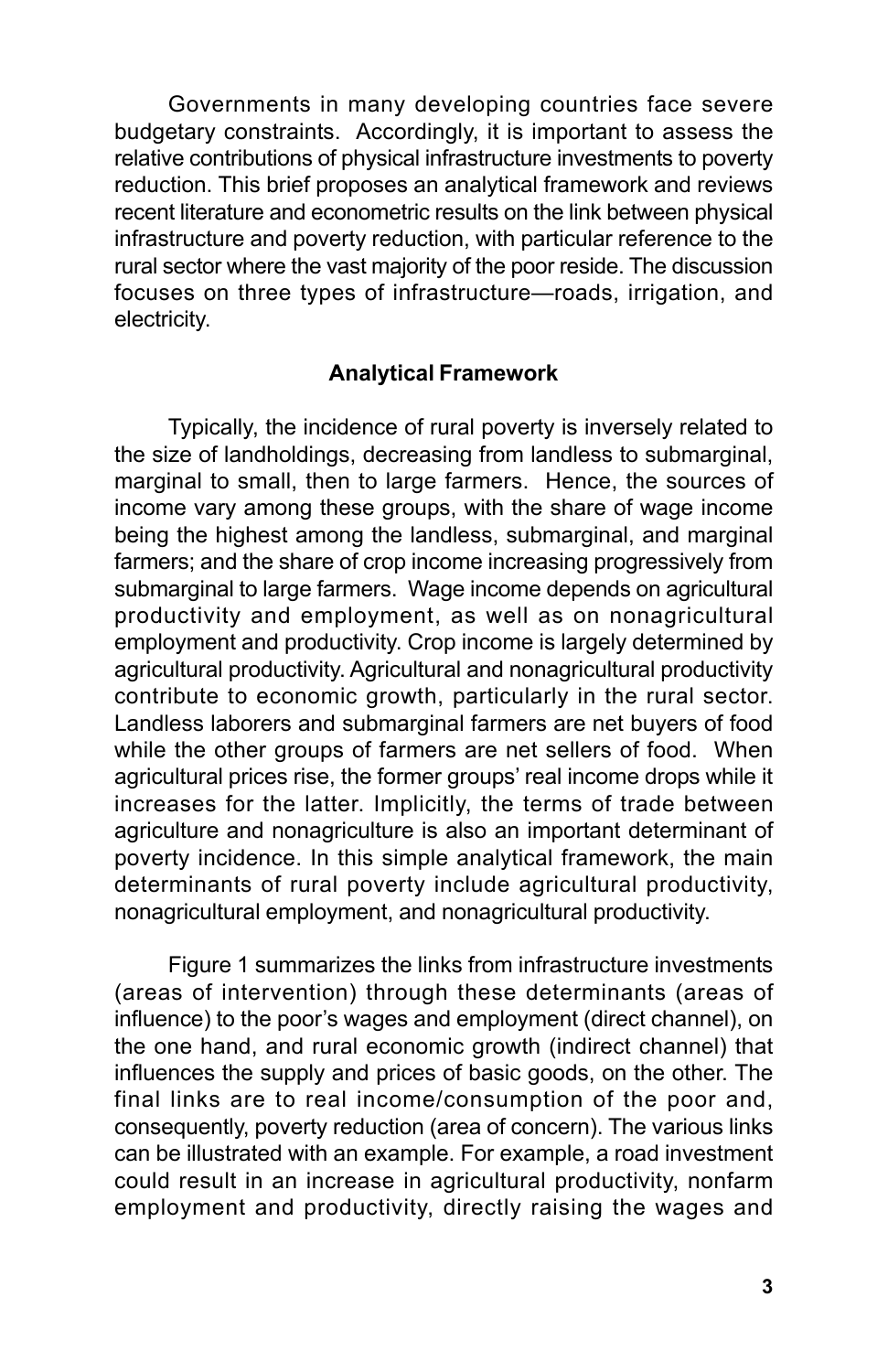employment of the poor and, hence, their economic welfare. This is the (direct) income distribution effect. In addition, higher productivity and expanded employment lead to higher economic growth, affecting the supply and prices of goods and, thus, the poor's well-being. This is the (indirect) growth effect. Similar links can arise from irrigation and electricity investments.

#### Figure 1. **Simple Analytical Framework Depicting the Links between Infrastructure and Poverty Reduction**

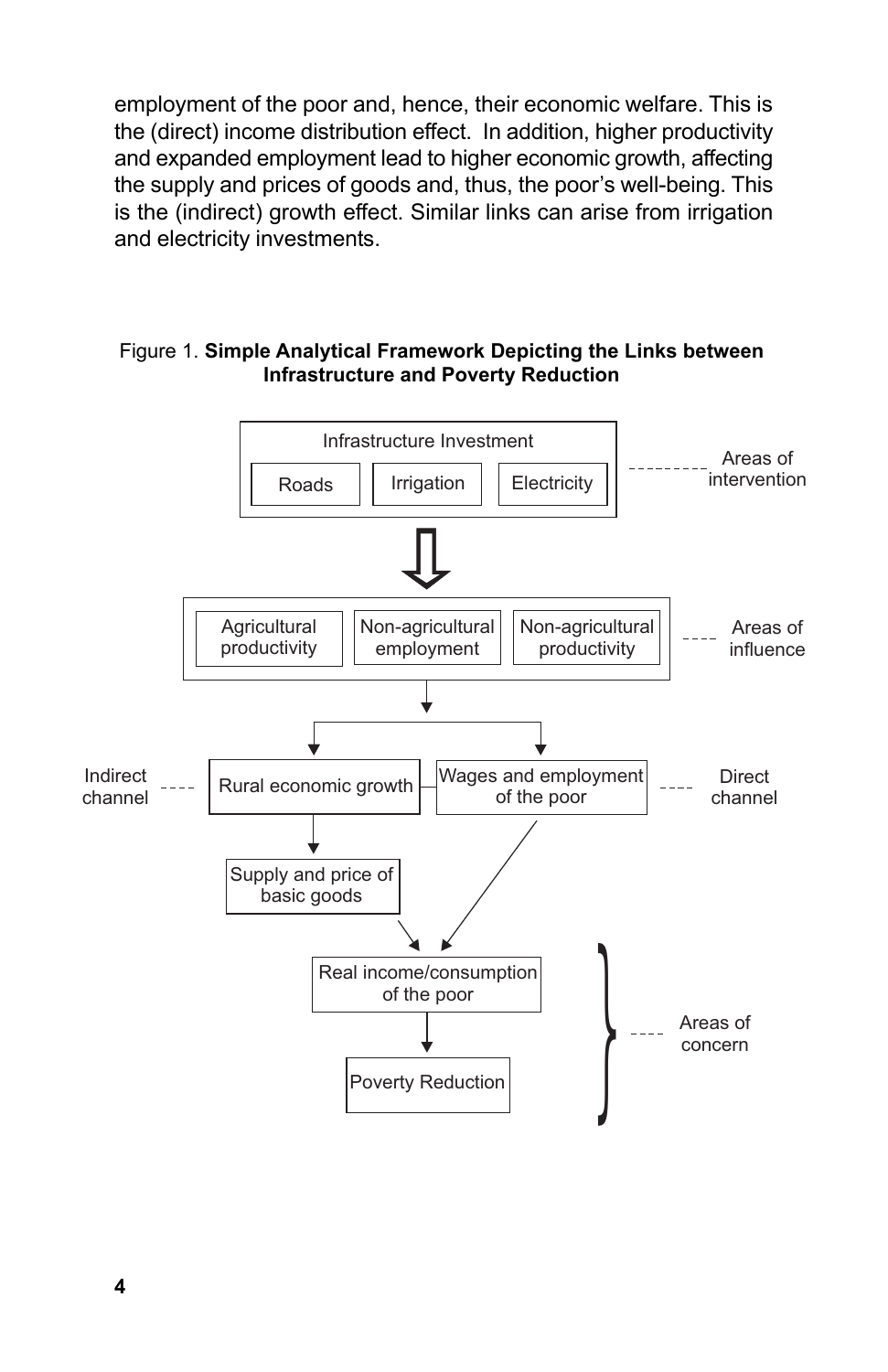#### **Empirical Evidence**

Econometric studies available generally do not trace in detail the links described above. Nonetheless, they provide useful assessments of the more important links, indicating their quantitative and statistical significance. These measures are typically represented as elasticities denoting the responsiveness of a variable to a determinant. The few available studies covered in the review offer examples from Asian countries. While differences in econometric model specifications, data, and definitions call for caution in the interpretation of results across countries, they do lend helpful insights into the connection between physical infrastructure and poverty reduction. The framework proposed above could be used in designing future empirical work that aim to trace more carefully and systematically the links of interest.

#### **Roads**

A number of studies point to a significant impact of roads on poverty reduction through economic growth. Kwon (2000), analyzing Indonesian data, estimates a growth elasticity with respect to poverty incidence of  $-0.33$  for good-road provinces and  $-0.09$  for bad-road provinces. This implies that poverty incidence falls by 0.33% and 0.09%, respectively, for every 1% growth in provincial GDP. Provincial roads also appear to directly improve the wages and employment of the poor, such that a 1% increase in road investment is associated with a 0.3% drop in poverty incidence over five years.

Another study on Indonesia, using more disaggregative districtlevel (*kotamadya/kabupaten*) data, also reveals a significant effect of roads on the average incomes of the poor via growth, an estimated elasticity of 0.05 (Balisacan, Pernia, and Asra 2002).<sup>1</sup>

A parallel research on the Philippines, using provincial data, reveals that roads, particularly when complemented by schooling investment, exert significant indirect and direct impacts on the welfare of the poor (Balisacan and Pernia 2002). The elasticities suggest that

<sup>1</sup> Current income is proxied by current consumption expenditure that is deemed a better indicator of welfare (or permanent income) and is easier to measure in developing countries where the poor are often self-employed and engaged in agriculture with fluctuating incomes. Typically, the elasticity for income/ consumption expenditure is much smaller than that for poverty incidence.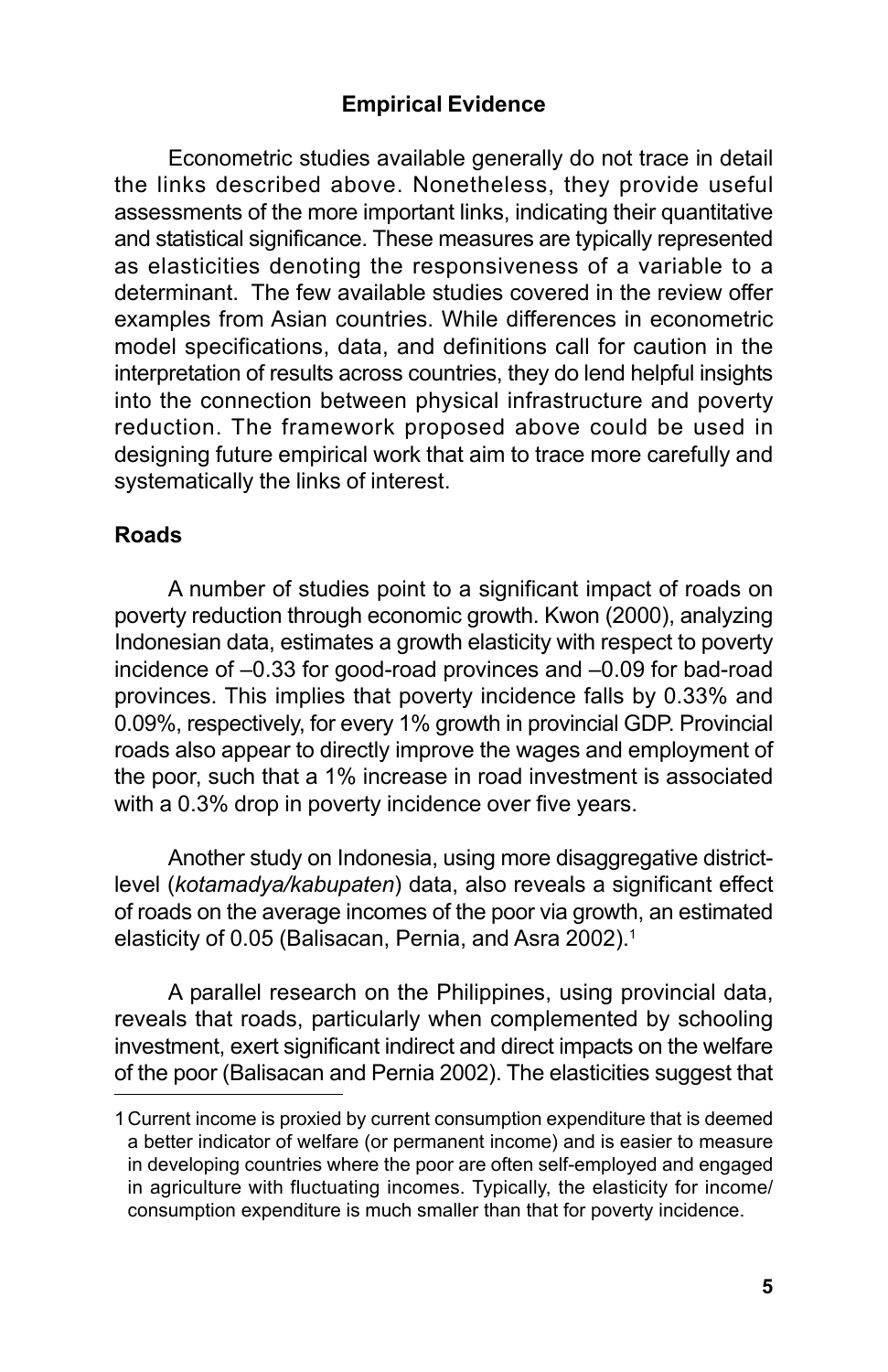a 1% increase in road access coupled with schooling results in a 0.32% rise, via growth, in the mean incomes of the poor. Similarly, a 1% improvement in roads with schooling is directly associated with a 0.11% increase in the poor's incomes.

A study by Fan et al. (2002), using provincial data, examines the effects of different types of government expenditures on growth and rural poverty in People's Republic of China (PRC). They find that roads significantly reduce poverty incidence through agricultural productivity and nonfarm employment. The estimated elasticities with respect to road density are 0.08 for agricultural GDP per worker, 0.10 for nonagricultural employment, and 0.15 for wages of nonagricultural workers in rural areas. Among government infrastructure projects, rural roads are found to have the largest impact on poverty incidence: for every 10,000 yuan invested on rural roads, 3.2 poor persons are estimated to be lifted out of poverty.

A related research shows that road density has a significant positive effect on the consumption expenditure of rural farm households in poor regions of the PRC (Jalan and Ravallion 2002). For every 1% increase in kilometers of roads per capita, household consumption rises by 0.08 percent.

Research on Viet Nam reveals that poor households living in rural communes with paved roads have a 67% higher probability of escaping poverty than those in communes without paved roads (Glewwe et al. 2000). Likewise, an evaluation of a World Bank-funded rural road rehabilitation project in Viet Nam finds that the strongest positive impact was for the poorest households (Van de Walle and Cratty 2002). In particular, the time savings to reach habitual places of destination were highly significant for the poorest 40% of households.

A study on Nepal finds that providing extensive rural road networks results in substantial benefits, with the poor capturing an appreciable share (Jacoby 1998). However, the poor's share is often not large enough to significantly reduce income inequality as the benefits from road extension could be greater for landholdings of the rich. Thus, the distribution of benefits from road extension may be ambiguous. The relevant question to ask is whether the benefits of a hypothetical road project are sufficiently large and distributed progressively enough to reduce overall income inequality, with benefits accruing more to the poor than the nonpoor.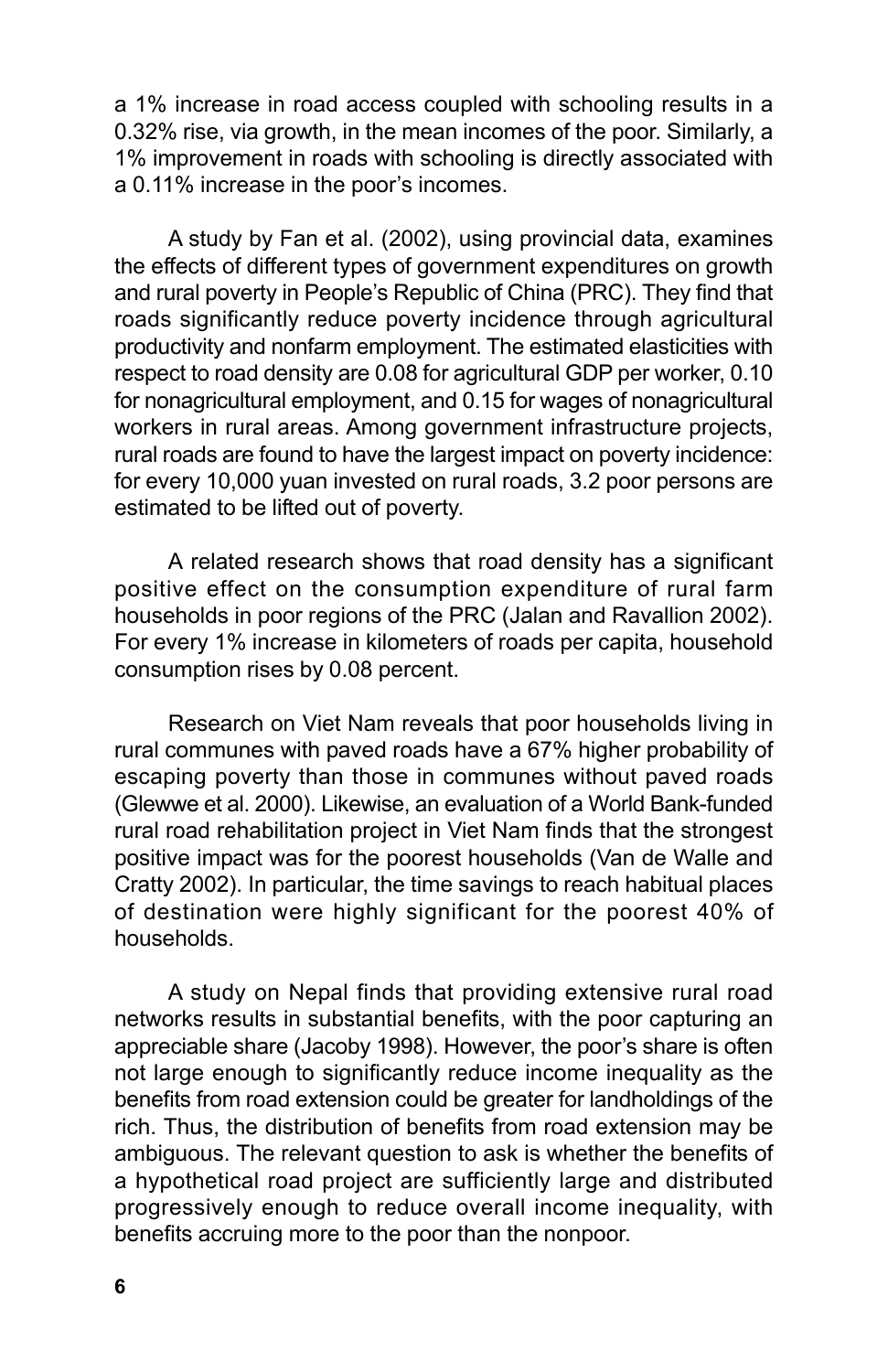Qualitative research employing interviews and focus group discussions lends additional insights. One such study in two provinces of the Central Highlands of Viet Nam notes that the benefits of rural roads are generally perceived as largely social rather than economic in nature (Songco 2002). While the rural poor appreciate road improvements, they clamor for other types of interventions, such as credit and health services. Nonetheless, rural roads are generally regarded as instrumental in creating opportunity, facilitating empowerment, and enhancing security (ADB 2002, World Bank 2002).

#### **Irrigation**

There is evidence showing that irrigation significantly contributes to farm productivity and wages, reducing poverty and income inequality (the latter implying that the poor benefit more than the nonpoor). Research in India, Philippines, Thailand, and Viet Nam suggests that poverty is substantially lower in irrigated areas compared with unirrigated areas (Bhattarai et al. 2002). The authors emphasize that the relative success of an irrigation project in poverty alleviation largely depends upon the magnitude of the project's multiplier effects, including employment multiplier effects and interlinkages in the economy's different sectors.

For instance, an irrigation multiplier, estimated for irrigated areas in the New South Wales region of Australia, shows that a dollar worth of output generated in irrigated agriculture creates more than five dollars worth of value added to the regional economy (Bhattarai et al. 2002). In the same vein, a dollar worth of output in irrigated farms generates a total employment value of 4.75 dollars. Further, the authors report that farm income in irrigated areas is 77% higher than that in unirrigated areas in Bihar, India.

In the PRC, Fan, Zhang and Zhang (2002) find that irrigation directly contributes to the growth of the agricultural sector, leading to poverty reduction. The estimated elasticity is 0.41, implying that a 1% increase in irrigation is associated with a 0.41% rise in agricultural output per worker, resulting in a 1.13% drop in poverty incidence.

In the Philippines, irrigation is also found to have a significant pro-poor bias (Balisacan and Pernia 2002). It is land quality, not farm size per se, that influences the incomes of the poor. Irrigation directly affects the poor's farm productivity (wages) and employment apart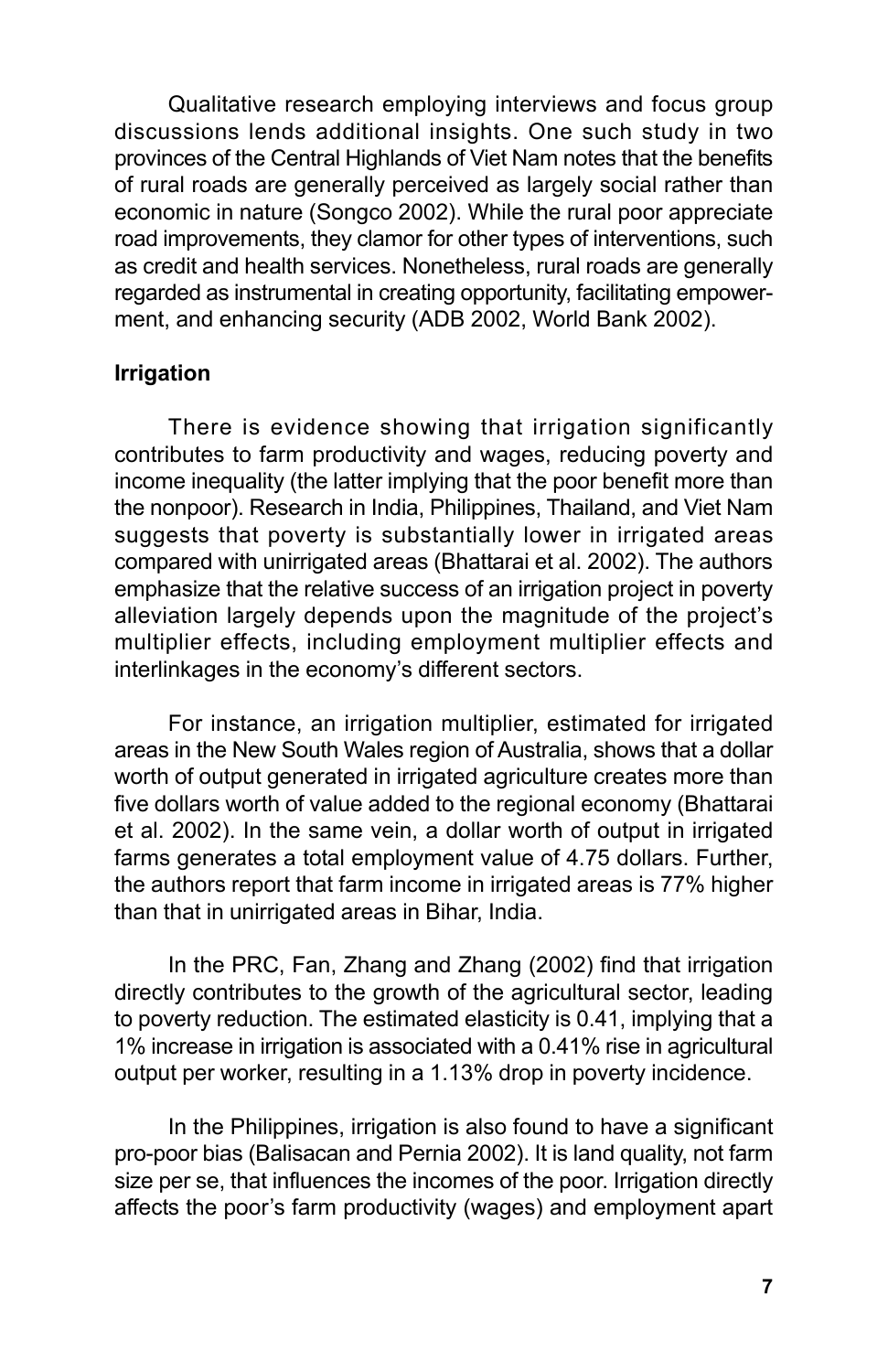from its indirect effect via overall income growth. The direct effect is reflected in an elasticity of 0.31, meaning that a 1% increase in irrigation leads to a 0.31% rise in the poor's incomes.

In Viet Nam, Van de Walle (1998) finds that targeting irrigation expansion to households with small per capita landholdings leads to the most progressive distribution of gains, benefiting the poor the most. The increase in crop income is about 4.5% of household expenditure for the poorest compared with only 0.1% rise for the richest group.

Further, Van de Walle (2000) notes strong complementarities between returns to irrigation and education in Viet Nam. Raising primary schooling of all household heads to five full years (and of other adults by one standard deviation) results in a 36% differential increase in crop income between irrigated and unirrigated farms. The synergistic effect of schooling and irrigation appears to be largest for the poorest.

#### **Electricity**

Electricity contributes significantly to the growth of the rural nonfarm sector in the PRC, leading to poverty reduction, an estimated elasticity of 0.42 (Fan et al. 2002). Electricity investment has a strong impact on poverty, such that for every 10,000 yuan spent for electricity development, 2.3 persons are brought out of poverty.

In Indonesia, electricity reflecting access to technology contributes directly increased employment and incomes of the poor, as well as to poverty reduction through growth (Balisacan et al. 2002). In the Philippines, electricity positively influences the incomes of the poor through growth, but direct effects are unclear for the poorest and clearer for the upper quintiles (Balisacan and Pernia 2002). This suggests that some minimum income level and complementary facilities are required to benefit from electricity.

An evaluation of World Bank-assisted rural electrification projects in Asia indicates that in Bangladesh and India rural electrification raises the use of irrigation, thereby significantly reducing poverty incidence (Songco 2002). The beneficiaries also feel an improvement in their lives, a diminution in the sense of powerlessness and instability, and an increase in empowerment.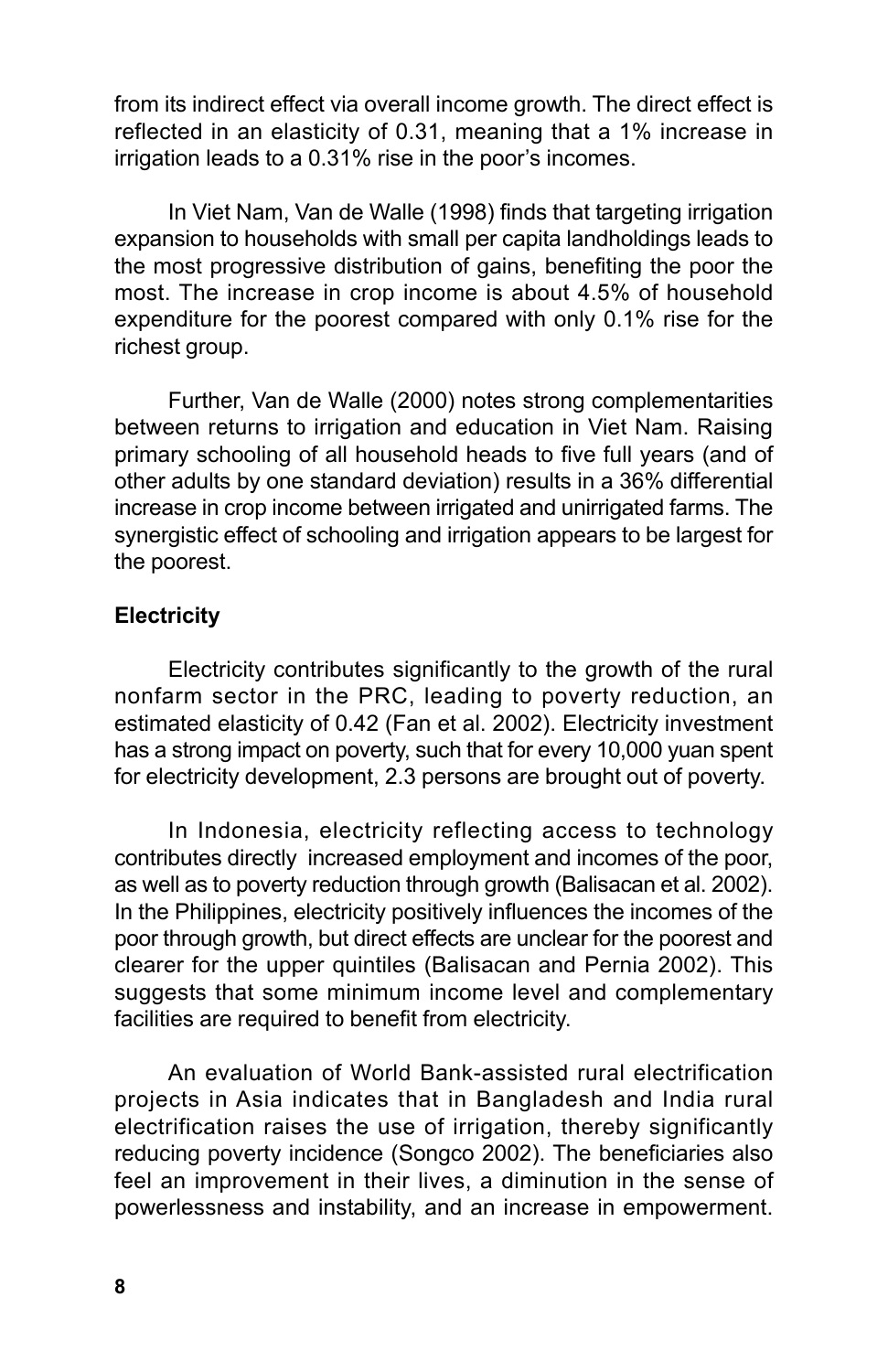Electricity improves the poor's access to productive activities, thus lessening their vulnerability to shocks.

However, the evaluation report also notes some negative or neutral impacts. In a number of countries, rural electrification is perceived as having little or no impact on agricultural productivity owing to high connection costs, unclear land use rights, extremely low income levels, restricted credit access, and low potential for agricultural improvements. In Indonesia, many households opt not to connect to available electric power supply. This could be attributed to extremely low incomes and lack of credit opportunities that prevent the poorest from availing of rural electrification.

#### **Conclusion**

Rural infrastructure investments can lead to higher farm and nonfarm productivity, employment and income opportunities, and increased availability of wage goods, thereby reducing poverty by raising mean income and consumption. If higher agricultural and nonagricultural productivity and increased employment directly benefit the poor more than the nonpoor, these investments can reduce poverty even faster by improving income distribution as well. The econometric analysis reported in this brief, however, has not addressed the issue of purposively skewing the distribution of public intervention benefits to enhance the poor's access to opportunities. An example would be employment or credit programs targeted to the poor.

However, targeting government interventions to reduce poverty can only be regarded as supplementary to fostering economic growth, which is the more durable approach to sustained poverty reduction and overall improvement in living standards. Public investment in physical infrastructure is needed to raise productivity and achieve long-term growth. Such investment is especially critical in rural areas for at least two reasons: first, because ample potential remains for raising rural productivity and employment, thereby contributing significantly to faster overall economic growth in many developing countries; and, second, because rural areas are home to the majority of the poor in these countries.

The econometric results highlight the importance of country specificities in terms of causes of poverty and effectiveness of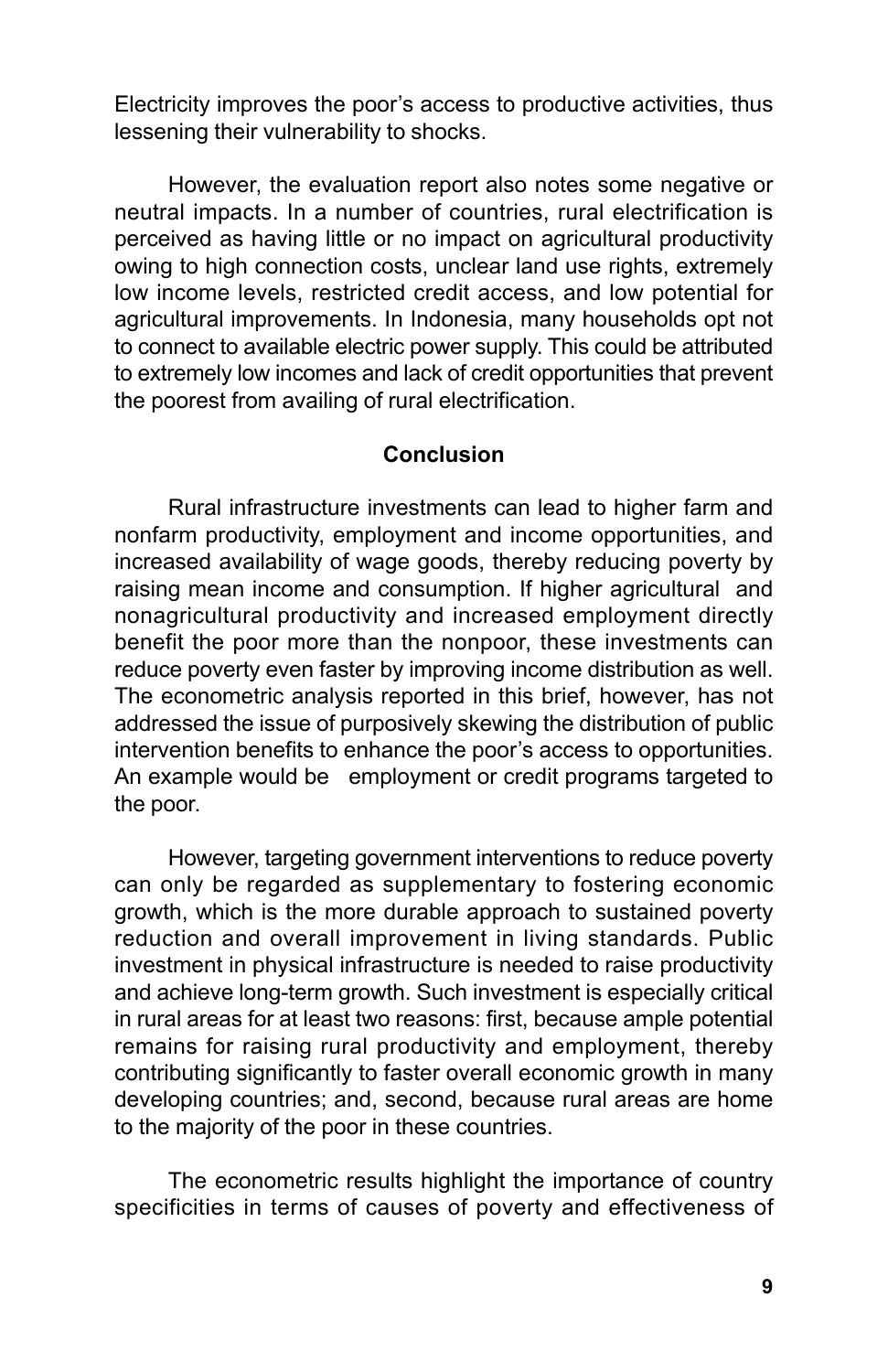alternative infrastructure investments. In this regard, the cases of the PRC and India provide contrasting examples. Higher agricultural prices are good for the poor in the PRC because poor farmers are net sellers of farm products. The opposite is true in India because landless laborers and submarginal farmers are net buyers. In the case of electricity, its effect in reducing poverty significantly depends on investments already made in the past in the power sector. If a government has already invested heavily in rural electrification, as in India, the marginal returns from additional investments in reducing poverty would be low. The opposite would be the case in the PRC.

Based on the available econometric literature reviewed, roads appear to have strong indirect and direct effects on poverty reduction, and these are even clearer when roads are combined with complementary investments, such as schooling. Irrigation also seems to be a potent intervention for poverty reduction, both directly and indirectly. Less unambiguous is the evidence on electricity's link to the welfare of the poor. This is probably because, among the three infrastructure types, electricity is the least essential and entails the highest private costs for connection and continuing consumption, as well as for the purchase complementary facilities, such as household appliances.

Finally, project design including location of infrastructure investments is critical. Poverty reduction can be hastened if rural roads, irrigation, and rural electrification interventions are made in locations that are pivotal in terms of distributive and multiplier effects favoring the poor.

#### **References**

Asian Development Bank, 1999. *Fighting Poverty in Asia and the Pacific: The Poverty Strategy*, Manila.

, 2001. Paving The Way To Poverty Reduction Through Better Roads. ADI Series No. 3, Operations and Evaluation Department, Asian Development Bank, Manila.

, 2002. Impact of Rural Roads on Poverty Reduction: A Case Study-Based Analysis. IE-68, Operations Evaluation Department, Asian Development Bank, Manila.

Balisacan, A. M., and E. M. Pernia, 2002. Probing Beneath Cross-National Averages: Poverty, Inequality, and Growth in the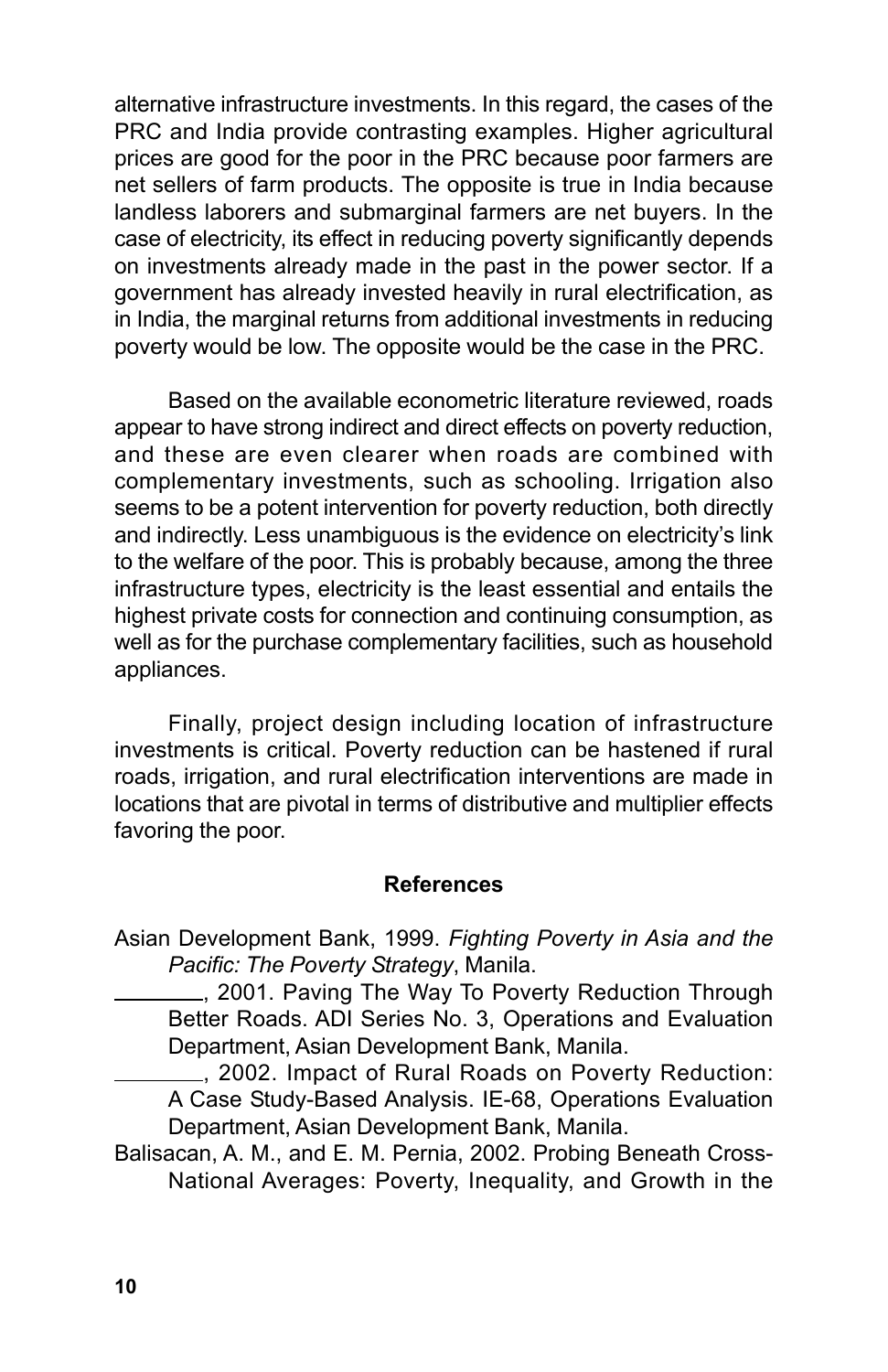Philippines. ERD Working Paper Series No. 7, Economics and Research Department, Asian Development Bank, Manila.

- Balisacan, A. M., E. M. Pernia, and A. Asra, 2002. Revisiting Growth and Poverty Reduction in Indonesia: What Do Subnational Data Show? ERD Working Paper Series No. 25, Economics and Research Department, Asian Development Bank, Manila.
- Bhattarai, M., R. Sakhitavadivel, and Intizar Hussain, 2002. Irrigation Impacts on Income Inequality and Poverty Alleviation. International Water Management Institute Working Paper 39, Colombo.
- DFID, 2002. *Making the Connections: Infrastructure for Poverty Reduction*, London.
- Fan, S., L. X. Zhang, and X. B. Zhang, 2002. Growth, Inequality, and Poverty in Rural China: The Role of Public Investments. Research Report 125, International Food Policy Research Institute, Washington, D.C.
- Glewwe, P., M. Gragnolati, and H. Zaman, 2000. Who Gained from Vietnamís Boom in the 1990s? An Analysis of Poverty and Inequality Trends. World Bank Working Paper 2275, Washington, D.C.
- Jacoby, H. G., 1998. "Access to Markets and the Benefits of Rural Roads: A Nonparametric Approach." World Bank, Washington D.C. Processed.
- Jalan, J., and M. Ravallion, 2002. "Geographic Poverty Traps? A Micro Model of Consumption Growth in Rural China." Journal *of Applied Econometrics* 17(4):329-46.
- Kwon, E. K., 2000. "Infrastructure, Growth, and Poverty Reduction in Indonesia: A Cross-sectional Analysis." Asian Development Bank, Manila. Processed.
- Songco, J., 2002. Do Rural Infrastructure Investments Benefit the Poor? World Bank Working Paper 2796, Washington, D.C.
- Van de Walle, D., 1998. "Infrastructure and Poverty in Vietnam." In D. Dollar, P. Glewwe, and J. Litvack, eds., Household Welfare and Vietnamís Transition. World Bank, Washington, D.C.
	- <sub>,</sub> 2000. Are Returns to Investment Lower for the Poor? World Bank Working Paper 2425, Washington, D. C.
- Van de Walle, D., and D. Cratty, 2002. "Impact Evaluation of a Rural Road Rehabilitation Project." World Bank, Washington D.C. Processed.
- World Bank, 2002. "Socioeconomic Impact Assessment of Rural Roads: Methodology and Questionnaires." Roads and Rural Transport TG and Transport Economics and Poverty TG, World Bank, Washington D. C. Draft.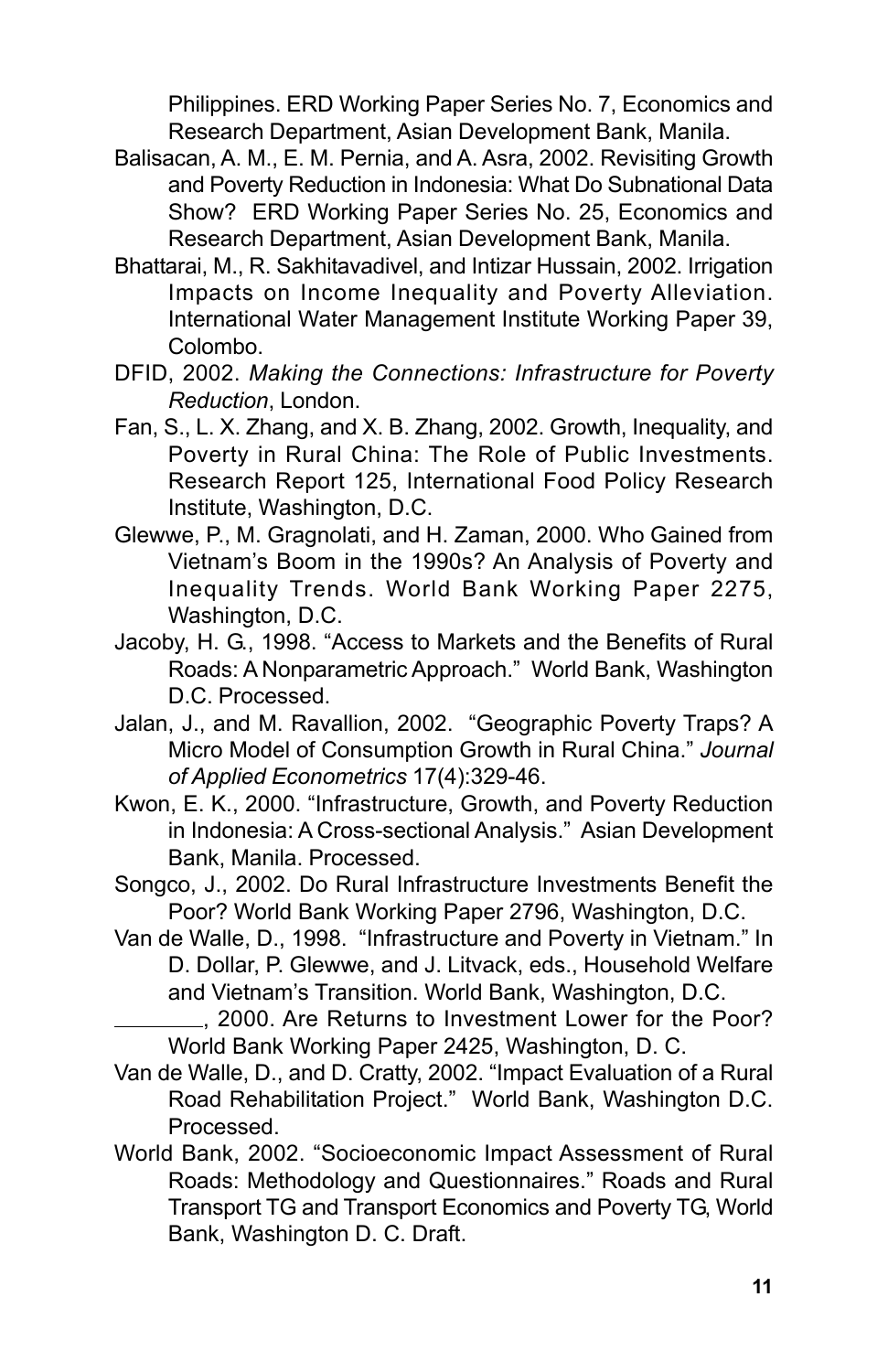### **ERD POLICY BRIEF SERIES**

| No. | 1  | Is Growth Good Enough for the Poor?<br>Ernesto M. Pernia                                            |
|-----|----|-----------------------------------------------------------------------------------------------------|
|     | 2  | October 2001<br>India's Economic Reforms<br>What Has Been Accomplished?<br>What Remains to Be Done? |
|     |    | Arvind Panagariya<br>November 2001                                                                  |
|     | 3  | Unequal Benefits of Growth in Viet Nam                                                              |
|     |    | Indu Bhushan, Erik Bloom, and Nguyen Minh Thang<br>January 2002                                     |
|     | 4  | Is Volatility Built into Today's World Economy?                                                     |
|     |    | J. Malcolm Dowling and J.P. Verbiest<br>February 2002                                               |
|     | 5  | What Else Besides Growth Matters to Poverty                                                         |
|     |    | <b>Reduction? Philippines</b>                                                                       |
|     |    | Arsenio M. Balisacan and Ernesto M. Pernia                                                          |
|     | 6  | February 2002                                                                                       |
|     |    | Achieving the Twin Objectives of Efficiency and Equity:<br>Contracting Health Services in Cambodia  |
|     |    | Indu Bhushan, Sheryl Keller, and Brad Schwartz                                                      |
|     | 7  | March 2002<br>Causes of the 1997 Asian Financial Crisis:                                            |
|     |    | What Can an Early Warning System Model Tell Us?                                                     |
|     |    | Juzhong Zhuang and Malcolm Dowling                                                                  |
|     | 8  | June 2002<br>The Role of Preferential Trading Arrangements                                          |
|     |    | in Asia                                                                                             |
|     |    | <b>Christopher Edmonds and Jean-Pierre Verbiest</b>                                                 |
|     | 9  | <b>July 2002</b><br>The Doha Round: A Development Perspective                                       |
|     |    | Jean-Pierre Verbiest, Jeffrey Liang, and Lea Sumulong                                               |
|     |    | <b>July 2002</b>                                                                                    |
|     | 10 | Is Economic Openness Good for Regional                                                              |
|     |    | Development and Poverty Reduction?                                                                  |
|     |    | The Philippines                                                                                     |
|     |    | Ernesto M. Pernia and Pilipinas F. Quising<br>October 2002                                          |
|     |    |                                                                                                     |